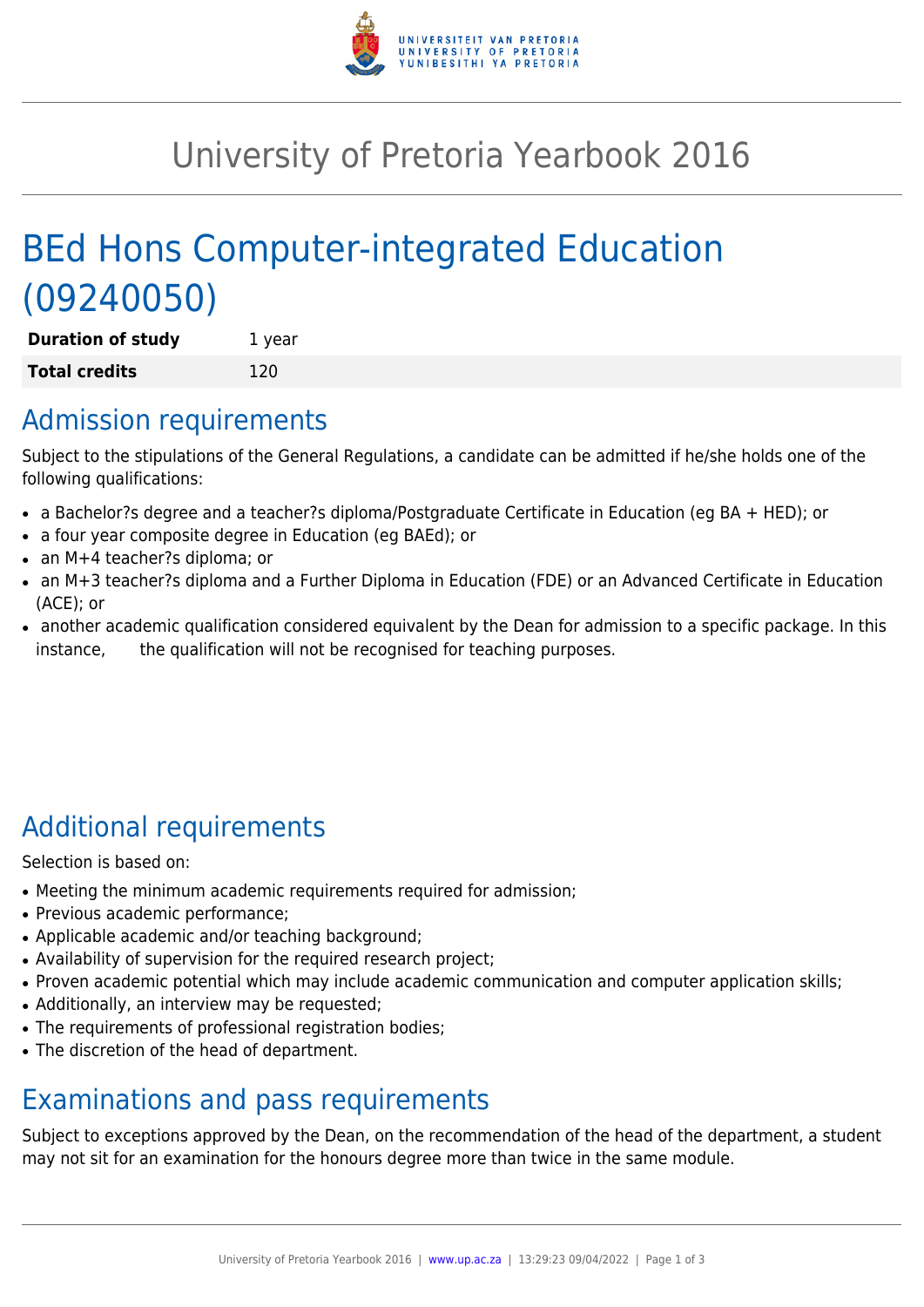

A final-year student who has failed a maximum of three semester modules or their equivalent, with a final mark of at least 40% in each, may be admitted by the Dean to a special examination/s in these modules during January of the following year, provided that this will enable the student to comply with all the requirements for the degree.

## Research information

A research project is compulsory and must be handed in for examination, as prescribed by the particular department.

#### Pass with distinction

The degree is conferred with distinction on a student who has obtained an average of at least 75%, with a minimum of 70% in each module.